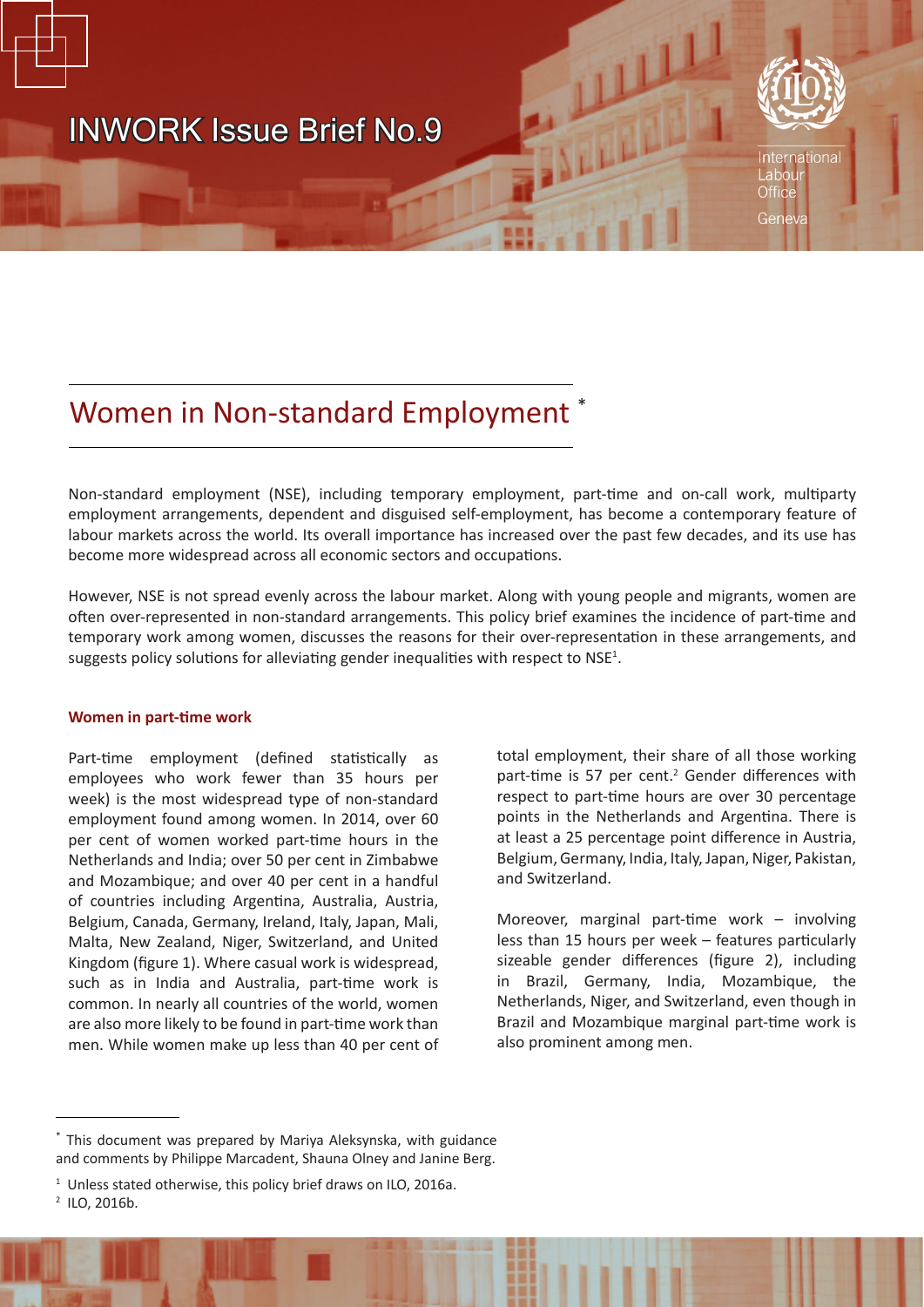**Figure 1. Distribution of part-time work (fewer than 35 hours per week) among male and female wage employees, 2014**

**Male**



Note: Upper panel: percent of part-timers among male wage employees; lower panel: percent of part-timers among female wage employees. Data correspond to the year 2014 or nearest available year, in the range 2011-2014. Source: ILO (2016a) on the basis of ILOSTAT.

By far the main reason for women being overrepresented in part-time work is their traditional role as caregivers. In Europe in 2014, 27 per cent of all female part-timers reported choosing this type of work because of the need to look after children or incapacitated adults, against only 4.2 per cent of male part-timers.<sup>3</sup> This reason also echoes the unequal distribution of unpaid work that women undertake in the home and the consequences of this inequality on the likelihood of obtaining standard jobs in general – given the hours and availability that some standard employment requires – as well as the reservation that some employers have in hiring women because of other demands on them outside work.

Another set of reasons reflect different cultural and institutional settings, as well as occupational segregation. While manufacturing is generally characterized by full-time hours, the services sector, where most women work, relies heavily on parttime work.<sup>4</sup> As the demand for workers in services continues to grow, it is anticipated that more women than men will continue to be found in part-time jobs. In Europe, in services such as health and social work, education, and in hotels and restaurants over 20 per cent of workers are employed part-time,<sup>5</sup> and these sectors are likely to continue to expand. Low-skill jobs in retail sales and cleaning employ very high numbers of female part-timers, with the incidence surpassing over 70 per cent among women in Germany and a handful of other EU countries (figure 3).

<sup>&</sup>lt;sup>3</sup> Schmid and Wagner, 2016; calculations based on ELFS.

<sup>4</sup> Euwals and Hogerbrugge, 2006; Fallick, 1999; Thévenon, 2013.

<sup>5</sup> Eurofound, 2012.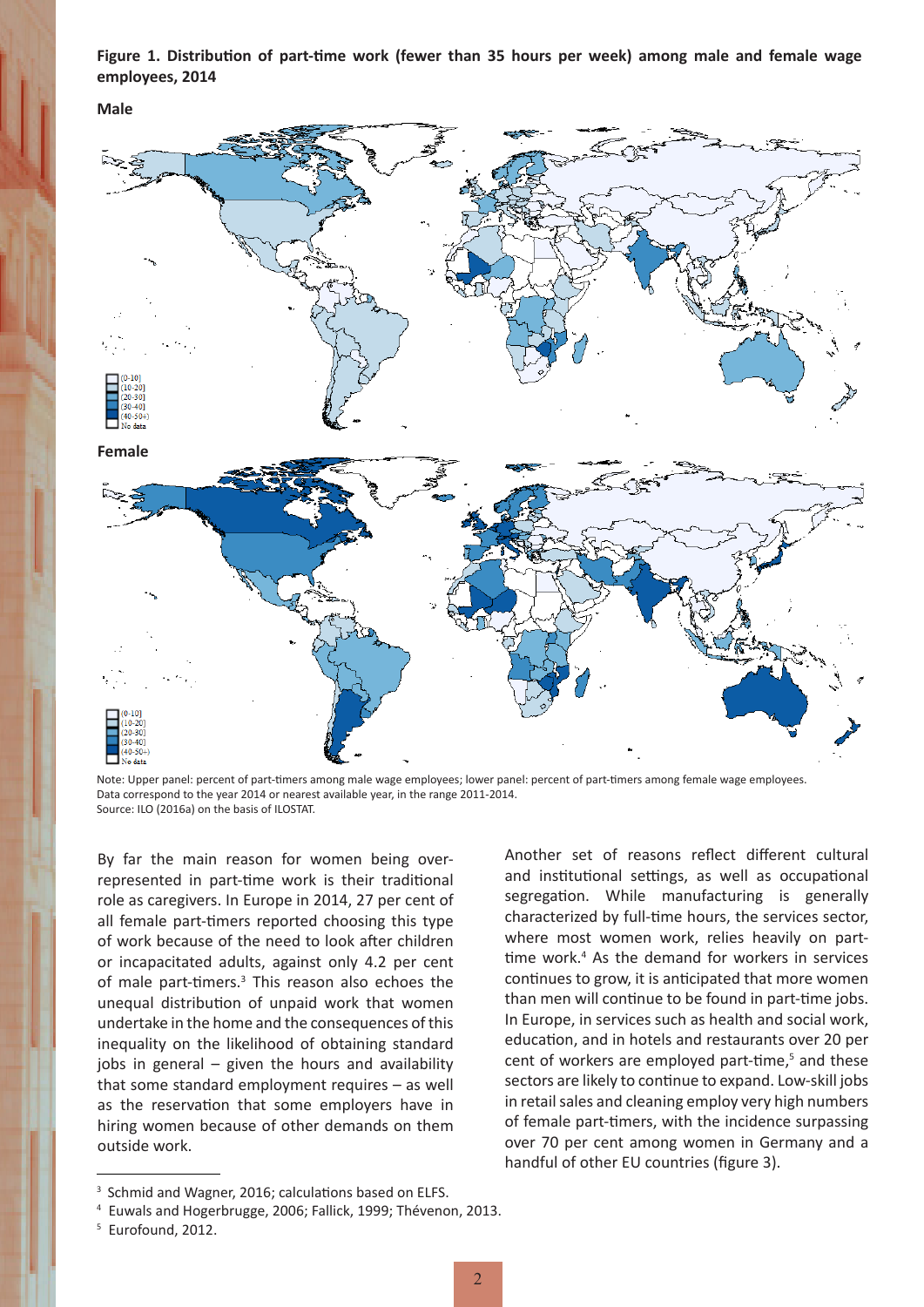**Figure 2. Distribution of very short hours work (fewer than 15 hours per week) among male and female wage employees, 2014**

**Male**



Note: Upper panel: percent of part-timers among male wage employees; lower panel: percent of part-timers among female wage employees. Data correspond to the year 2014 or nearest available year, in the range 2011-2014. Source: ILO (2016a) on the basis of ILOSTAT.

The higher presence of women in marginal parttime jobs can also be explained by their presence in occupations that commonly recruit on an oncall basis. In Italy, 60 per cent of all employees in the hotel and restaurant sector and 13 per cent of all employees in education, health, social and personal services are employed on an on-call basis.<sup>6</sup> In the United Kingdom, many zero-hours contracts are found in education, health and public administration (30 per cent of all zero-hours contracts) and hospitality and retail services (27 per cent of all zero-hours contracts).<sup>7</sup> This form of work presents a challenge as it contributes to the trend in lower earnings for women. Without minimum hours, workers in on-call employment are at risk of economic instability and considerable work–family conflict, as they may not be able to anticipate the earnings they will receive.<sup>8</sup>

<sup>6</sup> Eurofound, 2015.

<sup>7</sup> Brinkley, 2013.

<sup>8</sup> ILO, 2016b.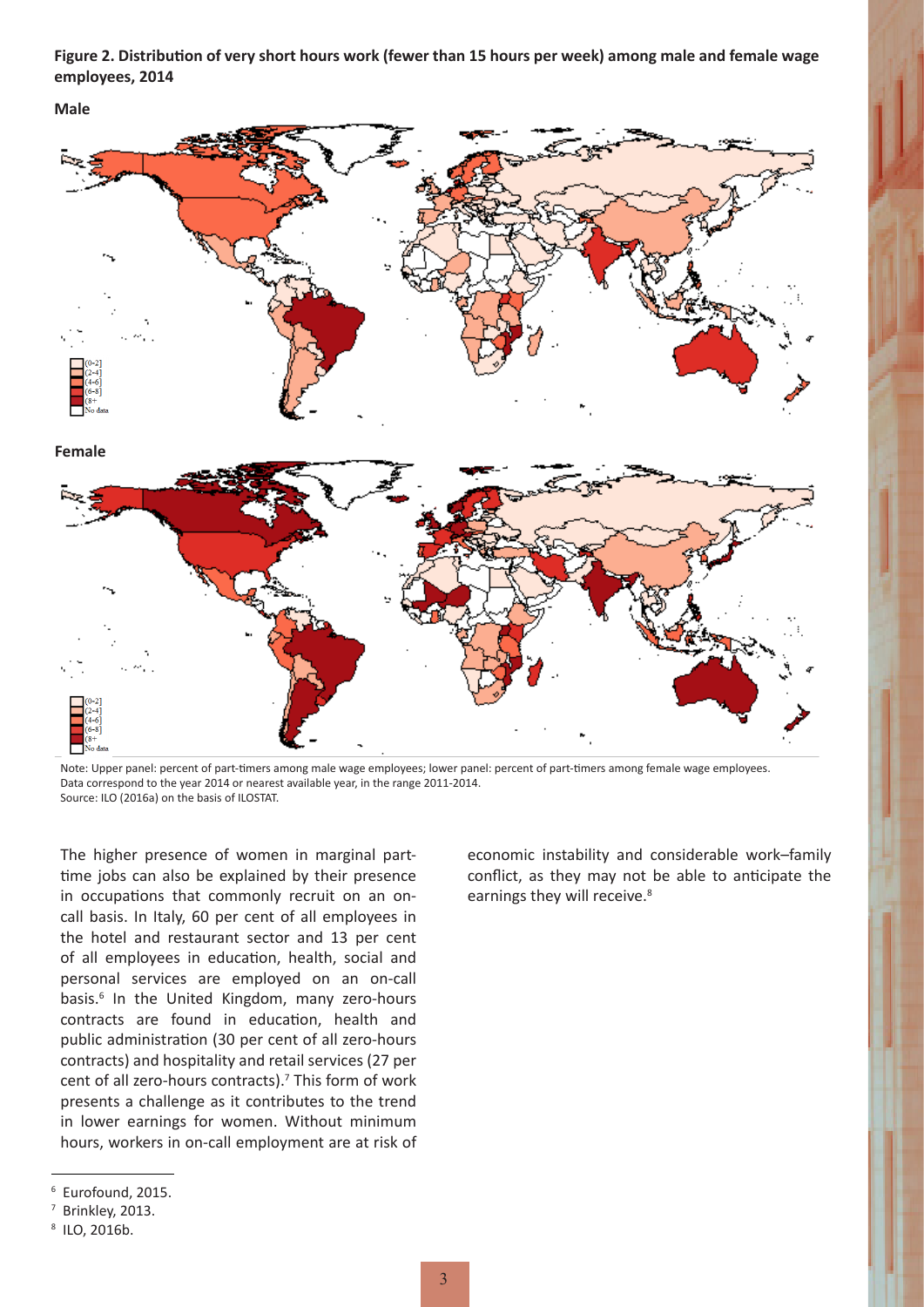

**Figure 3. Gender gap in part-time work, in the elementary sales and cleaning services sector, selected European countries, 2009–10.**

Note: Percentage of employees working part-time. Source: EU SILC, 2009–10 pooled. Tabulated data from Leschke, 2015.

Part-time work is sometimes seen as an important means for enabling women to integrate into the labour force.<sup>9</sup> However, whether it can help promote gender equality, or rather reinforce stereotypes, will depend on the quality of the part-time work and how it is viewed by society. For example, many higher-paid, higher-skilled jobs leading to careers are simply unavailable on a part-time basis, and there may be significant obstacles for moving from part-time to full-time jobs, in part as a result of skill requirements, but also because of perceptions about women's commitment to full-time work as well as the difficulties women can face in working extended hours at a paid job.<sup>10</sup> In some instances, women wishing to switch from full-time to part-time may have to change to a lower-skilled occupation, $11$ thus also partly explaining the high incidence of female part-time employment in the lowest paid jobs (figure 3).

When working part-time is voluntary, it can be advantageous and allow for a better work-family balance. Yet, throughout the world, more women than men report that they are underemployed – meaning that they are willing but unable to work more hours (figure 4). The involuntary part-time employment often results in lower wages, lower training opportunities, and poorer career prospects for women. Moreover, insufficient hours of work may also result in inadequate social security contributions, or even exclude women from social security coverage if they work less than a specified threshold number of hours. As a result, women may be more vulnerable than men in face of unemployment, health problems, and financing retirement. In addition, in countries such as Australia, Canada, Germany, Ghana, and United States, women are more often than men obliged to hold multiple jobs in order to provide a steady stream of work and income - once again confirming that part time is often an involuntary "choice" (ILO, 2016a).

 $9$  Fagan et al., 2012.

<sup>&</sup>lt;sup>10</sup> Sirianni and Negrey, 2000.

<sup>11</sup> ILO, 2016b.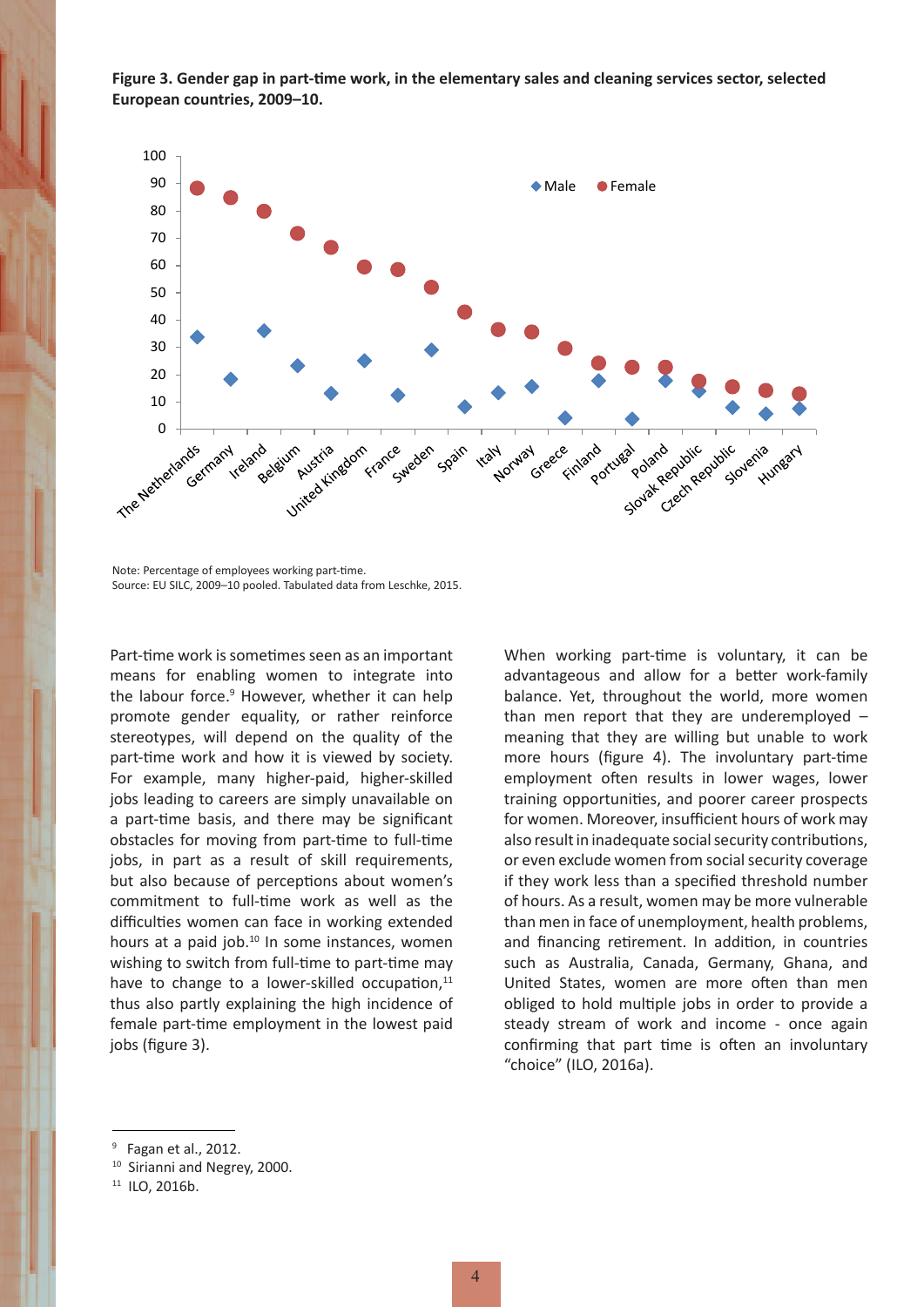#### **Figure 4. Incidence of time-related underemployment, as a percentage of all persons in employment, 2010**



Note: Data coverage: 87 countries. Definitions of regions correspond to the ILO Regions; data for Arab States are unavailable. Source: ILO (2016a) on the basis of ILOSTAT.

### **Women in temporary employment**

Women are also often over-represented in temporary, rather than in permanent jobs, though the situation varies substantially across countries. For example, in Europe, between 1995 and 2014, the incidence of fixedterm contracts (FTCs) among women remained on average two percentage points higher than that of men (figure 5). In Japan, women are over four times more likely than men to hold temporary jobs.<sup>12</sup> In the Republic of Korea, women account for 52 per cent of temporary employment (and 59 per cent of non-renewable temporary contract employment) despite making up 43 per cent of overall wage employment.<sup>13</sup> In Brazil and South Africa, temporary employment rates are also higher for women than for men; the situation is however reversed in Argentina and Indonesia.





Note: Quarterly data for 1995 excludes Estonia, Hungary, Poland, Germany and the United Kingdom.

Source: ILO (2016a), on the basis of European Union Labour Force Survey 1995–2014 (Eurostat). Countries included: Belgium, Germany, Estonia, Spain, France, Greece, Hungary, Ireland, Italy, the Netherlands, Poland, Portugal, Sweden, the United Kingdom; yearly data used except for 1995 (only quarterly data available) and weighted for annual estimates.

<sup>12</sup> OECD, 2014.

<sup>13</sup> Jung, 2010.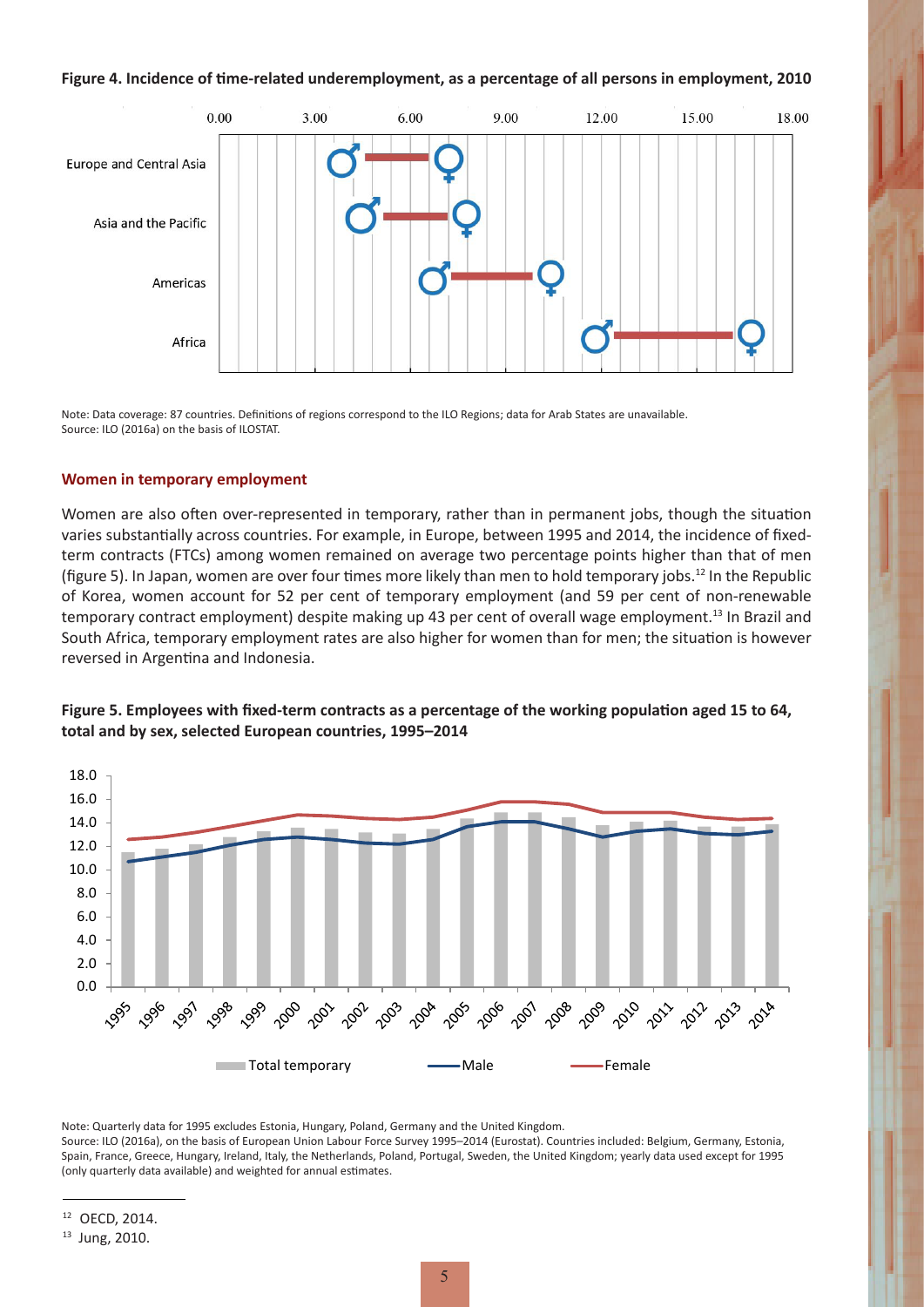One of the reasons for the higher incidence of women in temporary work is to be found in the reforms to liberalize the use of fixed-term contracts that some countries undertook with the stated goal of stimulating or accommodating women's increased participation in the labour market (for example, in Italy). Another reason is that in many countries, the traditional position of women in societies and their unequal care-giving responsibilities may undermine their bargaining power, making them more likely to accept jobs with less stability.<sup>14</sup> The perception that women are partially dependent on family income – and thus less dependent on waged work – may result in lower remuneration offered to women (ILO, 2016b). In contrast to this perception, the recent ILO-Gallup study shows that most women consider their income from work to be at least a significant contribution to the household income (ILO and Gallup, 2017). In addition, women tend to receive less support in the form of unemployment benefits as a result of gaps in contribution periods, thus perpetuating their need to accept jobs of inferior quality as compared to men.<sup>15</sup> Regarding young women, there is some anecdotal evidence that managers may be reluctant to hire them on permanent contracts in order to avoid costs associated with maternity leave.<sup>16</sup>

Like part-time work, temporary employment may have its advantages and disadvantages, and a key question is to what extent it is voluntary or not. In Europe, sixty-three per cent of women state that they engage in temporary jobs because they could not find a permanent one. This incidence is slightly higher than for men; moreover, empirical evidence shows that for women, there is a higher probability that temporary jobs will not lead to permanent employment, but rather confine women to temporary jobs or result in unemployment or inactivity. Temporary jobs are also often characterized by lower pay, as compared to permanent jobs in the same sectors and occupations. For example, women in temporary jobs face wage penalties, as compared to women with similar personal characteristics and in similar though permanent jobs, reaching 15 per cent in the Republic of Korea, 13 per cent throughout EU-15 countries, and 7 per cent in

New Zealand.<sup>17</sup> Temporary jobs also often result in poorer social security outcomes; longer hours of work including unpaid over-time; poorer health outcomes, including in terms of stress and exposure to harassment; poorer training options; higher risks of exclusion from collective bargaining and freedom of association (whether in law or in practice) and higher risks of workplace discrimination. All of these issues contribute to low-pay and poor skill upgrading of women, exacerbating gender inequalities in the labour market. Moreover, they also pose societal challenges, as couples in unstable jobs often delay marriage and child-bearing until they find stable employment, thus contributing to demographic decline.

#### **Addressing work deficits for women in NSE**

As with other working arrangements that may pose challenges and result in unequal outcomes, the point is not to forbid non-standard jobs, but rather to render them decent. Also, many women aspire to working part-time, and some prefer having a temporary job at some point in their life. Thus, the key questions are how to create good-quality non-standard jobs that will be voluntarily taken up by both women and men, how to improve the quality of those NSE jobs that exhibit deficits in working conditions, and how to improve transitions towards better-quality jobs, including standard jobs. While some of the policies aimed at achieving these goals are clearly specific to the nature of the NSE jobs, it is also important to have policies that concern the general improvement of social outcomes for women and for their families. With respect to part-time and temporary work, it is essential to ensure equal treatment for women and men alike, and also in comparison with standard workers. This is important not only to avoid discrimination based on occupational status but also as a way of ensuring that NSE are not used solely to lower labour costs by offering worse conditions. Given the over-representation of women in NSE, ensuring equal treatment for non-standard workers helps to combat gender discrimination at the workplace. Establishing minimum guaranteed hours and limiting the variability of working schedules is an important safeguard for part-time, on-call and casual workers. Policies to support transfer from full-time to parttime work and vice versa should be instituted more widely. Establishing limits on temporary work, such as allowing their use only for genuinely temporary but not for permanent tasks, can help preventing abusive hiring on temporary contracts.

<sup>&</sup>lt;sup>14</sup> Rubery and Grimshaw, 2009; Grimshaw, 2011.

<sup>15</sup> Azmat et al., 2004.

<sup>&</sup>lt;sup>16</sup> The Guardian, 2014, describes the results of a survey of 500 British managers and shows that 40 per cent of them generally avoided hiring young women to avoid maternity costs.

<sup>17</sup> Lee and Eun, 2014; OECD, 2015; Dixon, 2011.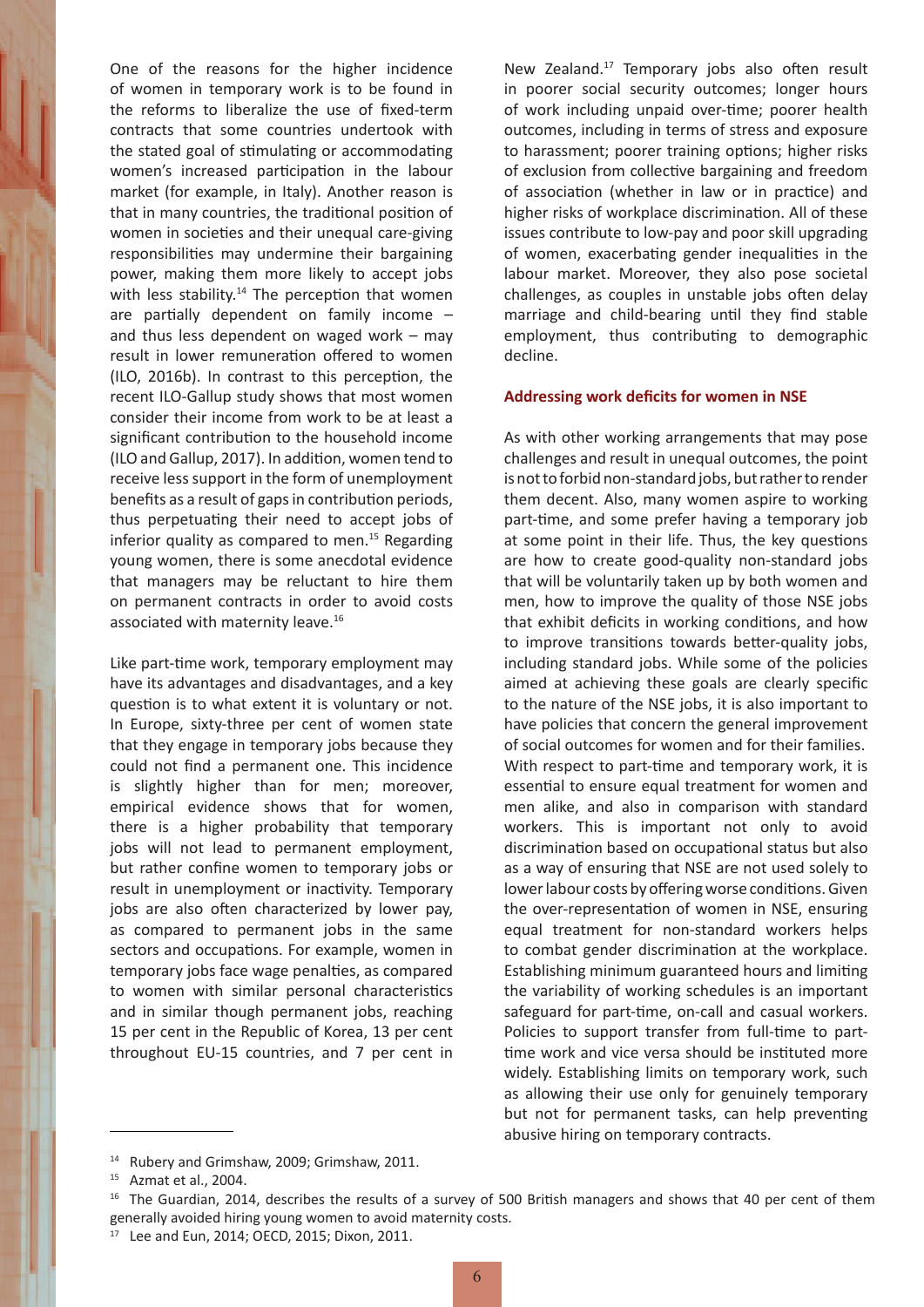Countries should also strengthen, and sometimes adapt, their social protection systems to ensure that all workers benefit from social protection coverage. Of particular relevance for women, this may include eliminating or lowering thresholds on minimum hours, earnings or duration of employment so that workers in NSE are not excluded; or making systems more flexible with regards to contributions required to qualify for benefits, allowing for interruptions in contributions, and enhancing the portability of benefits between different social security systems and employment statuses. Such policies can be complemented by measures to recognize care work (e.g. child rearing) as contribution periods counting towards social security entitlements, which can facilitate the access of women to social security benefits and reduce gender inequalities in social insurance systems, as is the case in Chile, Germany, Japan, Switzerland and the United Kingdom.<sup>18</sup> These changes should be complemented by efforts to guarantee a universal social protection floor. Many of the NSE jobs that women perform, especially the involuntary ones, are informal and offer low pay. Many also are disproportionally found in occupations and sectors that are sometimes not covered by minimum wage policies and collective agreements, such as the domestic work sector. It is thus important to make minimum wage policies and collective bargaining more inclusive of women in general, but especially in sectors that pose particular risks in terms of quality work. Promoting formalization of such sectors should also be a priority.

Broader public policies aimed at women in non-standard work can either reinforce gender stereotyping – and its subsequent ramifications in the labour market – or remedy it. Indeed, differences in labour force participation rates frequently reflect prevailing social welfare policies, tax policies and the provision of public services. In this regard, it is important to institute policies aimed at increasing overall labour force participation of women by promoting tax systems that favour second earners, and making it easier for women and men to reach better work-family balance through publicly funded and adequate care services, public transfers, and suitable and quality workplace working time.<sup>19</sup> Maternity protection remains one of the most important policy measures allowing women to remain attached to the labour market in general, and it is essential to ensure the adequate effective coverage of all women, regardless of employment status.<sup>20</sup>

#### **References**

- Azmat, G.; Guell, M.; Manning, A. 2004. Gender gaps in unemployment rates in OECD countries, Working Paper of the Centre for Economic Performance No. 607 (London, London School of Economics).
- Blau, F.D.; Kahn, L.M. 2013. Female labor supply: Why is the US falling behind? IZA Discussion Paper No. 7140 (Bonn, Institute for the Study of Labor).
- Brinkley, I. 2013. Flexibility or insecurity? Exploring the rise in zero hours contracts. The Work Foundation Report: Lancaster University.
- Dixon, S. 2011. "Temporary employment and the quality of temporary jobs", in New Zealand Journal of Employment Relations, Vol. 36, No. 1, pp. 1–20.
- Eurofound. 2012. Fifth European Working Conditions Survey. Publications Office of the European Union (Luxembourg).
- —. 2015. New Forms of Employment (Dublin).
- Euwals, R.; Hogerbrugge, M., 2006. "Explaining the Growth of Part-time Employment: Factors of Supply and Demand" in LABOUR, Vol. 20, No. 3, pp.533-557.
- Fagan, C., et al, 2012. "The influence of working time arrangements on work-life integration or 'balance': A review of the international evidence". Conditions of Work and Employment Working Paper No. 32. (Geneva, ILO).
- Fallick, B., 1999. "Part-time Work and Industry Growth" in Monthly Labor Review, Vol. 22, pp. 22-29.
- Fultz, E. 2011. Pension crediting for caregivers: Policies in Finland, France, Germany, Sweden, the United Kingdom, Canada and Japan. (Washington D.C.).
- Grimshaw, D., 2011. What Do We Know about Low-Wage Work and Low-Wage Workers? Analysing the Definitions, Patterns, Causes and Consequences in International Perspective, Conditions of Work and Employment Working Paper No. 28. (Geneva, ILO).
- ILO. 2014. Maternity and Paternity at Work. Law and practice across the world. II O: Geneva.
- —. 2016a. Non-standard employment around the world: Understanding challenges, shaping prospects. ILO: Geneva.
- —. 2016b. Women at Work: Trends 2016. ILO: Geneva.
- ILO and Gallup, 2017. Towards a better future for women and work: Voices of women and men. ILO: Geneva.
- Jung, S-M. 2010. "Women part-time workers in Korea: Status and Characteristics," in Monthly Labour Review, Korea Labor Institute, December. Translated version available at: https://www.kli.re.kr/ kli\_eng/selectBbsNttView.do?key=220&bbsNo=31&nttNo=100766 [May 2016].
- Lee, B.-H.; Eun, S. M. 2014. "Labor Politics of Employment Protection Legislation for Nonregular Workers in South Korea", in Korea Journal, Vol. 49, No. 4, pp. 57-90.
- Leschke, J. 2015. "Non-Standard Employment of Women in Service Sector Occupations: A Comparison of European Countries" in W. Eichhorst and P. Marx (eds): Non-Standard Employment in post-Industrial Labour Markets (Elgar Publishing Limited: Cheltenham).

OECD. 2014. OECD Employment Outlook (Paris, OECD).

—. 2015. "Non-standard Work, Job Polarisation and Inequality", in: OECD: In It Together: Why Less Inequality Benefits All (Paris, OECD Publishing). Available at: http://www.keepeek.com/Digital-Asset-Management/oecd/employment/in-it-together-why-lessinequality-benefits-all/non-standard-work-job-polarisation-andinequality\_9789264235120-7-en#page25 [May 2016].

<sup>18</sup> Fultz, E. 2011.

<sup>&</sup>lt;sup>19</sup> Blau and Kahn, 2013; Leschke, 2015.

<sup>20</sup> ILO, 2014.